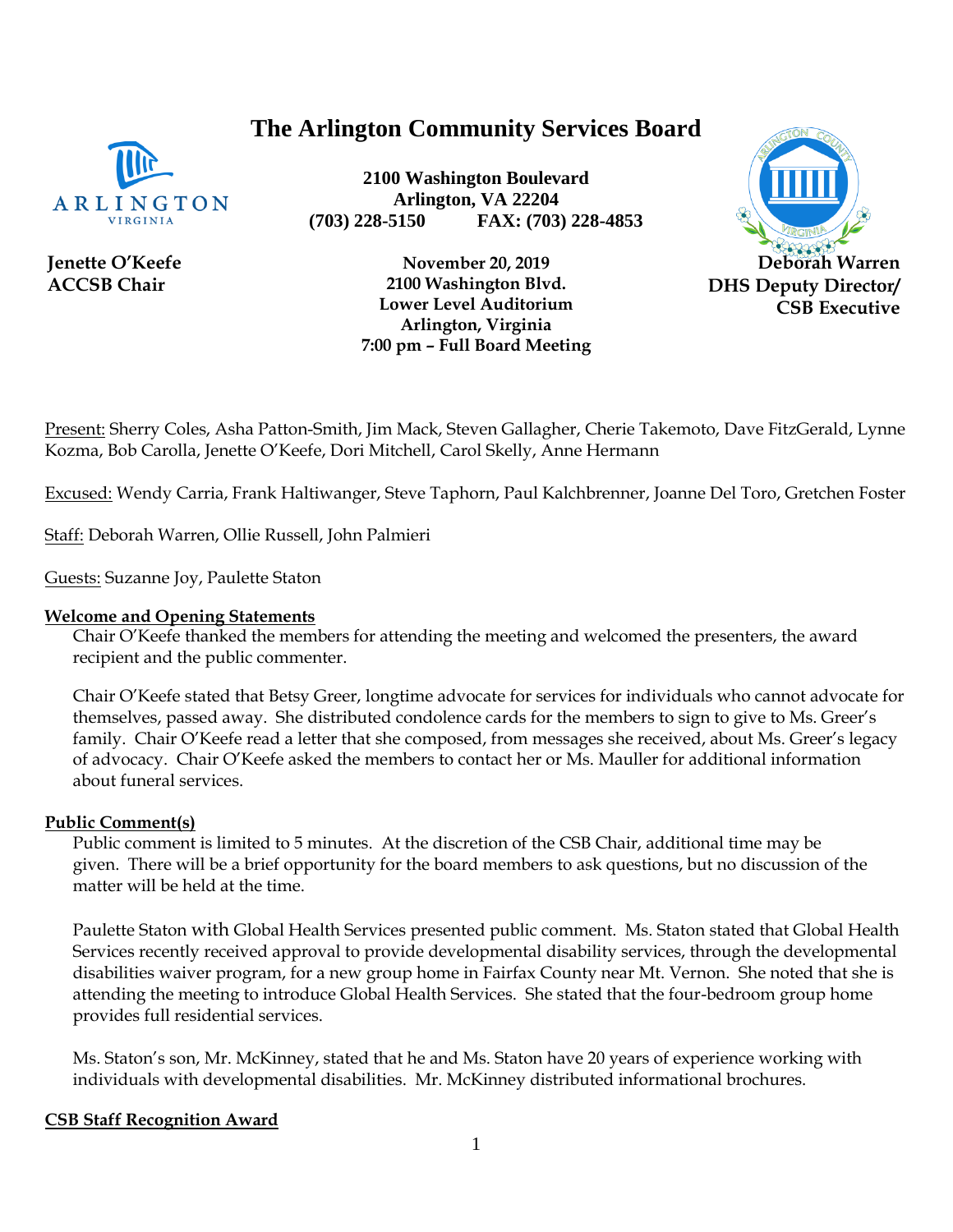Lizabeth Schuch, Recovery and Wellness Manager, Behavioral Healthcare Division, was nominated to receive the November 20, 2019 staff recognition award. Ms. Schuch was nominated by the CSB members for organizing the annual recovery month event at Bus Boy's and Poets. John Palmieri, Behavioral Healthcare Division Chief, spoke about Ms. Schuch. Mr. Palmieri stated that, in addition to organizing the annual Bus Boy's and Poets event, Ms. Schuch works tirelessly to promote recovery and improve engagement in the community.

Ms. Schuch stated that she is honored to be recognized for her work and thanked the CSB members.

#### **Presentation: Arlington Digital Equity Initiative**

Jim Baker, Administrative Officer, Aging and Disability Services Division, and Caitlin Hutchinson, Assistant Director, Department of Human Services, presented about Arlington's Digital Equity Initiative. Ms. Hutchison stated that DHS and other departments in the County have been collaborating on the initiative which will begin in a few weeks.

Ms. Hutchison stated that, according to the U.S. Census Bureau's 2013-2017 American Community Survey 5 year estimates, approximately 16% of households in Arlington do not have access to a fixed home broadband internet connection. She added that, 72% of households that lack access to broadband internet connection earn \$75,000 or less annually.

Ms. Hutchison stated that digital equity is important because a digitally engaged community improves individual success, attracts local investment, improves workforce readiness and bolsters engagement. She noted that access to the internet and digital connectivity enables residents to:

- Complete schoolwork online
- Access healthcare resources
- Communicate with friends and family
- Research and apply for jobs
- Make appointments public safety awareness participate in civic engagement
- Pay bills online

Mr. Baker explained a few of the benefits of digital equity. They are as follows:

- Increased opportunities for internet access will support more accurate counting for the 202 Census and ensure that all Arlington residents are counted
- Students will be able to complete homework at home as opposed to being forced to use internet at school after hours, at the public library or at a friend's house
- Residents will have greater opportunity to the benefits of telehealth which can save time and money, reduce patient transfers, decrease emergency department and urgent care center visits

Mr. Baker provided an overview of projects related to digital equity that are already in place in Arlington. They are as follows:

- Free digital literacy, basic computer, productivity application, programming, and one-on-one training opportunities through libraries, DHS, APS and DPR
- Arlington Mill provides free, in-unit high speed internet access
- Culpepper Garden holds a "Technology Pitch Day" event
- Free internet access at 20 public libraries and community centers

Mr. Baker stated that Arlington's vision for digital equity is for all Arlingtonians to have the information technology capacity needed to fully participate in the community and economy. He noted that connectivity, access, education and training, and program sustainability and community capacity are a few of the strategies that will be addressed. Ms. Hutchison stated that the digital equity action plan proposal will establish a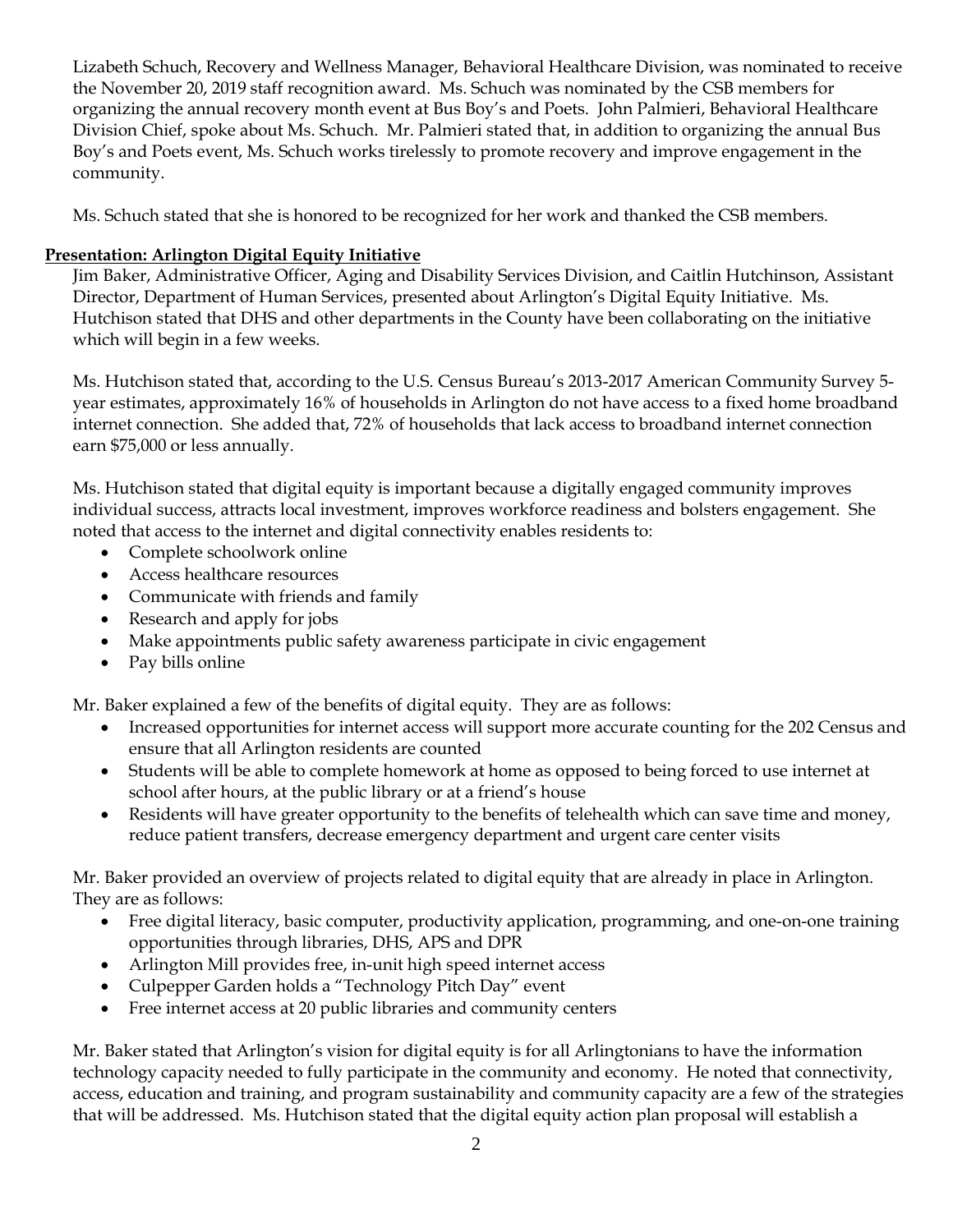policy framework and set guiding principles and strategies for achieving Arlington's digital equity goals. She added that a 9 to 12-month planning process has been proposed to culminate a Digital Equity Action Plan to be adopted by the County Board.

Ms. Hutchison invited the CSB to attend a kick-off meeting on December 3rd from 6:30 p.m. to 8:30 p.m. at the Arlington Mill Community Center. Ms. Hutchison will send additional information to Ms. Mauller to forward out to the members. Ms. Hutchison asked for representation from the CSB for several focus group discussions.

Chair O'Keefe asked the members to contact her or Ms. Mauller if they would be interested in attending the kick-off meeting or joining the focus group.

### **Presentation: Behavioral Health Crisis Response System**

Alexis Mapes, Emergency Services Supervisor, Behavioral Healthcare Division Chief, presented about the Behavioral Health Crisis Response System.

Ms. Mapes provided an overview of Emergency Services staffing history since 2017.

2017

- Comprised of 1 Supervisor, 8FTEs, 2 Peers and 4 PRNs
- In addition to Emergency Custody Orders (ECO) and Temporary Detention Orders (TDO) assessments, crisis intervention and management, staff are responsible for:
	- o Court coverage in Arlington twice a week
	- o Court coverage in Fairfax five times per week
	- o After-hours jail coverage
	- o Mandatory Outpatient Treatment (MOT)
	- o Office-based Crisis Stabilization (OBCS)
- Primarily single coverage overnights, weekends and holidays

#### Since 2017

- Addition of 2 Assistant Supervisors to provide nearly 24/7 live supervisory support
- Addition of 1 weekend overnight position
- Addition of 3 specialized positions for MOT, Co-responder and Diversion First programs
- Peer positions have been expanded responsibilities in the division but continue to support Emergency Services

Ms. Mapes provided a few data points for fiscal year 2019.

- Conducted 870 preadmission screening assessments
- 2, 312 face-to-face contacts were completed
- 20,011 phone calls were placed to Emergency Services
- There were 16 (duplicative) MOT clients
- Conducted 207 Emergency Services face-to-face interventions with youth (9% of all face-to-face interventions)
- 49% of face-to-face interventions were conducted off site

Ms. Mapes provided additional information about the MOT, Mobile Crisis and Community Response, Diversion First and Co-responder positions.

MOT

- 1FTE MOT 24 hrs./Arlington Court Liaison 16 hrs./Emergency Services as needed
- Performs monthly MOT court reviews
- Checks in weekly with client and case management
- Provides quarterly status reports and increased measures/tracking of recidivism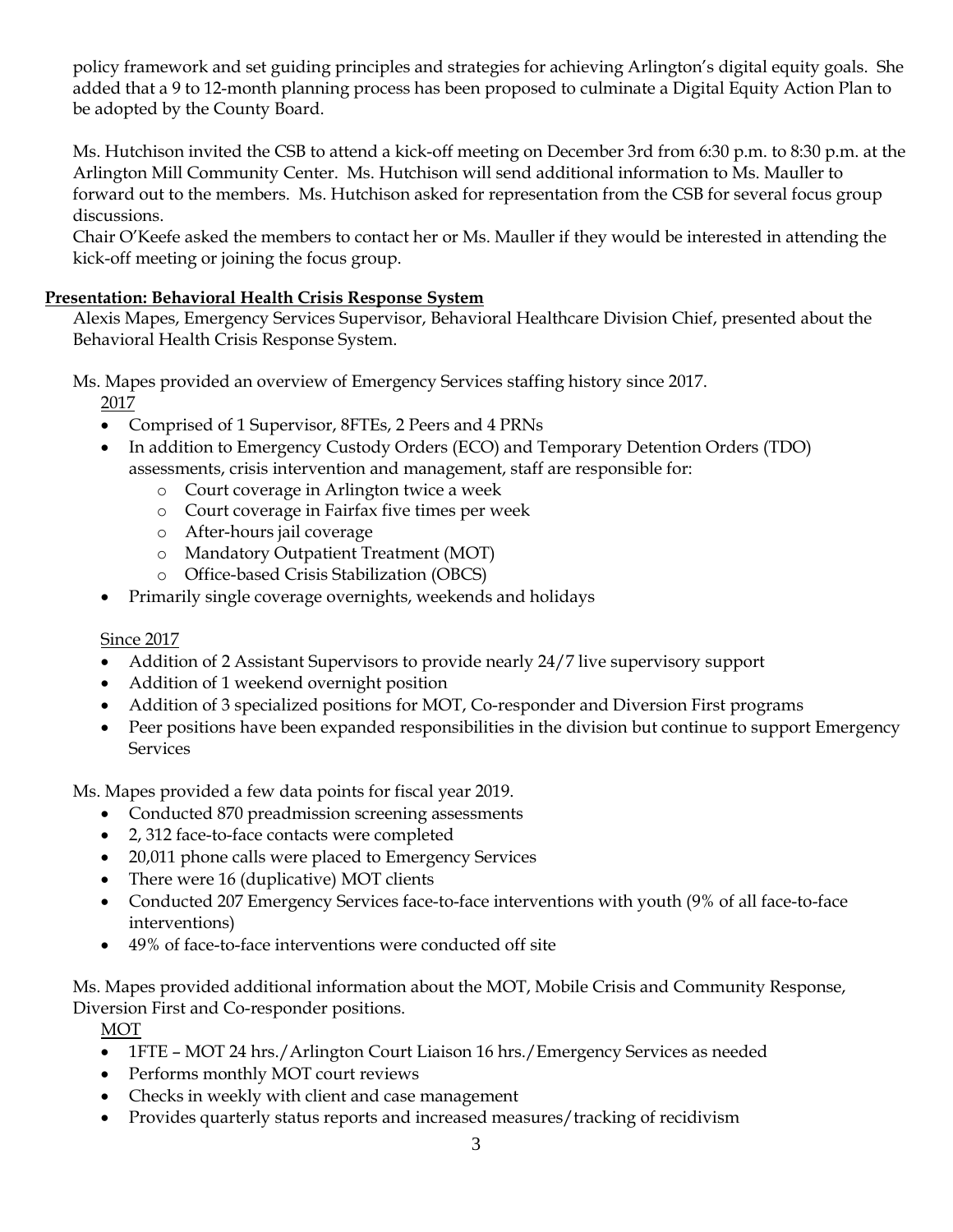Mobile Crisis and Community Response – Key elements for best community practice

- Call center with triage
- Flexible, mobile crisis response tailored to the client's circumstance
- Diversion, follow-up and short-term crisis support to prevent unnecessary hospitalization or legal involvement, further escalation and future crisis

Core Community Response (Level 1): 24/7/365- ES Clinicians respond to requests for crisis intervention and assessment. Capacity to provide out of office response will depend on acuity and other demands at the time of request. Priority for Diversion first position will be on rapid deployment to crises involving youth and young adults. ES clinicians will be deployed alone or in pairs primarily to secure locations or where risk of violence is assessed to be low (vhc, aps, a-span, acdf, access, phoenix house, etc.,). ACPD will be asked to assist in situations of unknown or elevated risk. 9 FTEs including Diversion First clinician, 4 PRNs, & 2 Asst. Supervisors

Enhanced Community Response (Level 2): Co-Responder position, 40 hours weekly- responds with ACPD, EMS, or other public servant to all locations; Primarily for de-escalation, crisis management, outreach, follow –up and Linkage to services 1FTE beginning 1/5/2020, 1 pending

#### Diversion First

- 40 hours per week Tuesday through Saturday
	- o Provides crisis intervention and management, hospital diversion, and coordination across youth (ages 0-22)
	- o Provides outreach support, monitoring and navigation for clients receiving Children's Regional Crisis Response (CR2) and Regional Educational Assessment Crisis Response and Habilitation (REACH) services
	- o Provides outreach support, monitoring and navigation for youth currently hospitalized or in residential care or discharged from a higher level of care within the past 30 days
	- o Provides outreach support, monitoring and navigation for high risk youth on Risk Management Program (RMP) or who are high utilizers of emergency or legal services
	- o Co-responds with ACPD for cases meeting criteria for police presence
- Provides Community Response Levels 1 and 2
- Responds with ACPD and other responders as needed

# Co-Responder

- 40 hours per week Monday through Friday
- Rides along with ACPD/EMS, or with another clinician as indicated by client need
	- o Real time response with police for 911 calls identified as mental health related
	- o Provides outreach support, monitoring and navigation for clients receiving crisis stabilization services
	- o Provides outreach support, monitoring and navigation for youth currently hospitalized or in residential care or discharged from a higher level of care within the past 30 days
	- o Provides outreach support, monitoring and navigation for high risk youth on RMP or who are high utilizers of emergency or legal services
- Primarily provides Community Response Level 2
- An additional grant funded position is being created to support the launch of the Co-Responder Program

Ms. Mapes provided an overview of future goals.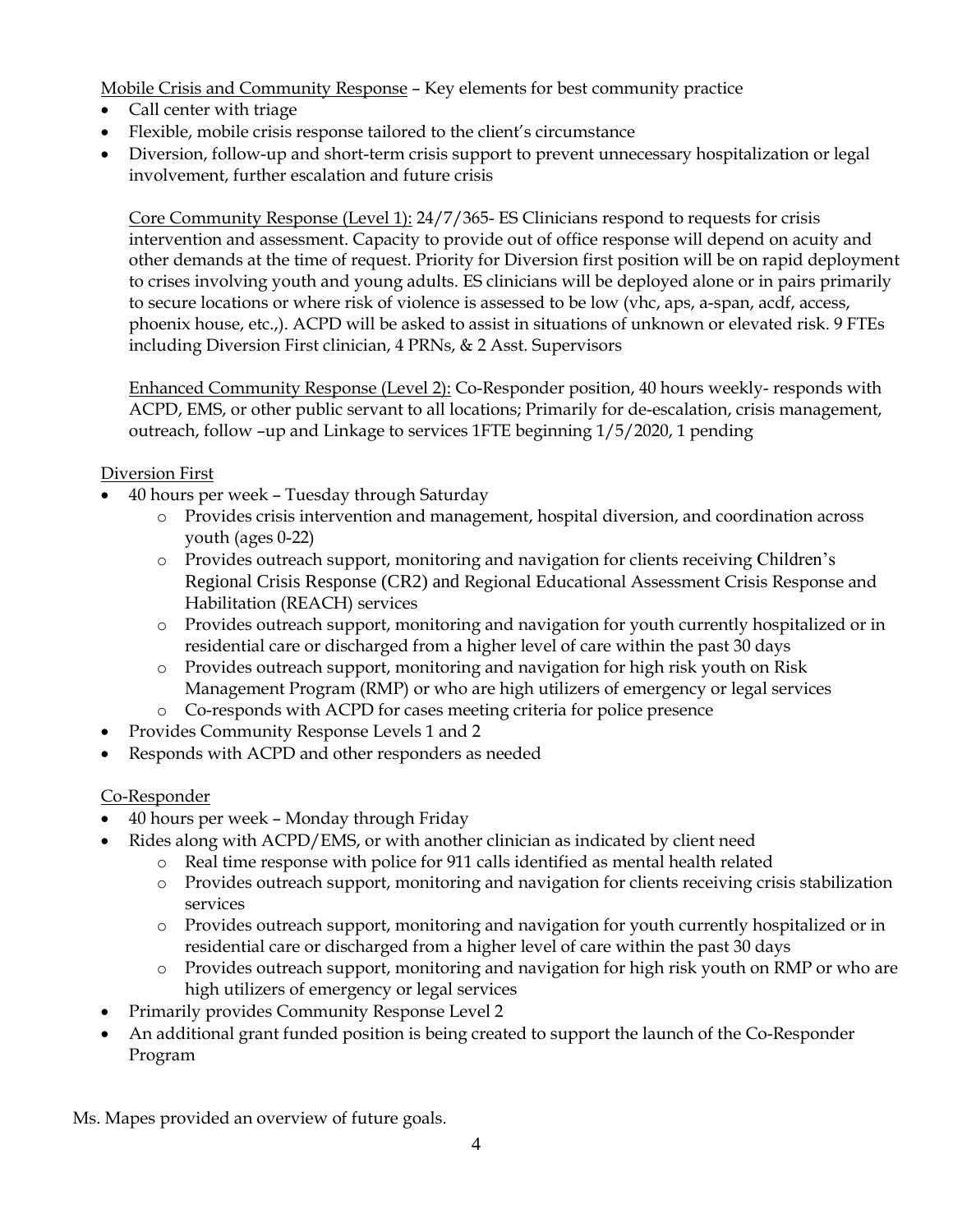- Develop clear communication protocols
- Increase mobile crisis capacity and flexibility
- Increase utilization of services in the Crisis Intervention Center (CIC)
- Training; revise CIT curriculum as needed, system wide protocols, home safety protocols
- Evaluation of services; DBHDS required data, ACPD data, % community response, % mobile crisis response vs. ACPD vs. Co-Responder response, CIC utilization

Ms. Takemoto asked if Emergency Services staff are trained in de-escalation techniques for individuals with autism and/or developmental disabilities who are in crisis. Ms. Mapes responded that Emergency Services partners with REACH, which is a regional service that provides assessments for individuals with a developmental disability.

Chair O'Keefe asked if Emergency Services has staff who are bilingual. Ms. Mapes responded that there are two bilingual, Spanish speaking staff.

Ms. Mitchell asked what would happen if there is an incident outside of the Co-Responders 40 hours. Ms. Mapes responded that staff will triage the incident based on acuity and the nature of the request. She added that staff would go into the community alone to a facility (VHC, the jail, etc.) where there are professionals to support them. She further added that staff would travel with police if the conditions of the incident were unsafe or in an unknown location.

Ms. Kozma asked what is attributing to the shortage of staff. Ms. Mapes responded that the attributing factors are salary, the hours and the nature of the job.

Ms. Kozma asked if there is an on-going training program. Ms. Mapes responded that the State requires that Emergency Services staff are pre-screen certified.

Mr. FitzGerald asked what the current goal is for the new Co-Responder position to begin. Ms. Mapes responded that the position will begin traveling with the police on January 6th. The position is being staffed by an individual who has already received pre-screening training.

Ms. Mitchell commented that she would like to hear more about the Alternative Transport process.

Ms. Hermann asked if position salaries have increased enough to be competitive with other local jurisdictions in order to reduce staff turn-over. Ms. Mapes responded that the hours, not salary, are the primary reason for staff turn-over. Ms. Warren announced that the County is beginning a salary study of all clinical positions.

Chair O'Keefe thanked Ms. Mapes for presenting.

#### **Presentation: Overview of Jail Diversion Efforts**

Kelly Nieman, Assistant Supervisor, Forensic Team, Client Services Entry, presented an overview of Arlington's Jail Diversion team, the services provided, and intercepts that are in place.

Ms. Nieman distributed a handout about Arlington County's Sequential Intercept Model (SIM). She stated that the SIM breaks down which program staff are involved with each intercept. She noted that there are 5 intercepts; Law Enforcement, Initial Detention and Initial Court Hearings, Jails and Courts, Re-entry, and Community Corrections.

#### Intercept 1 – Law Enforcement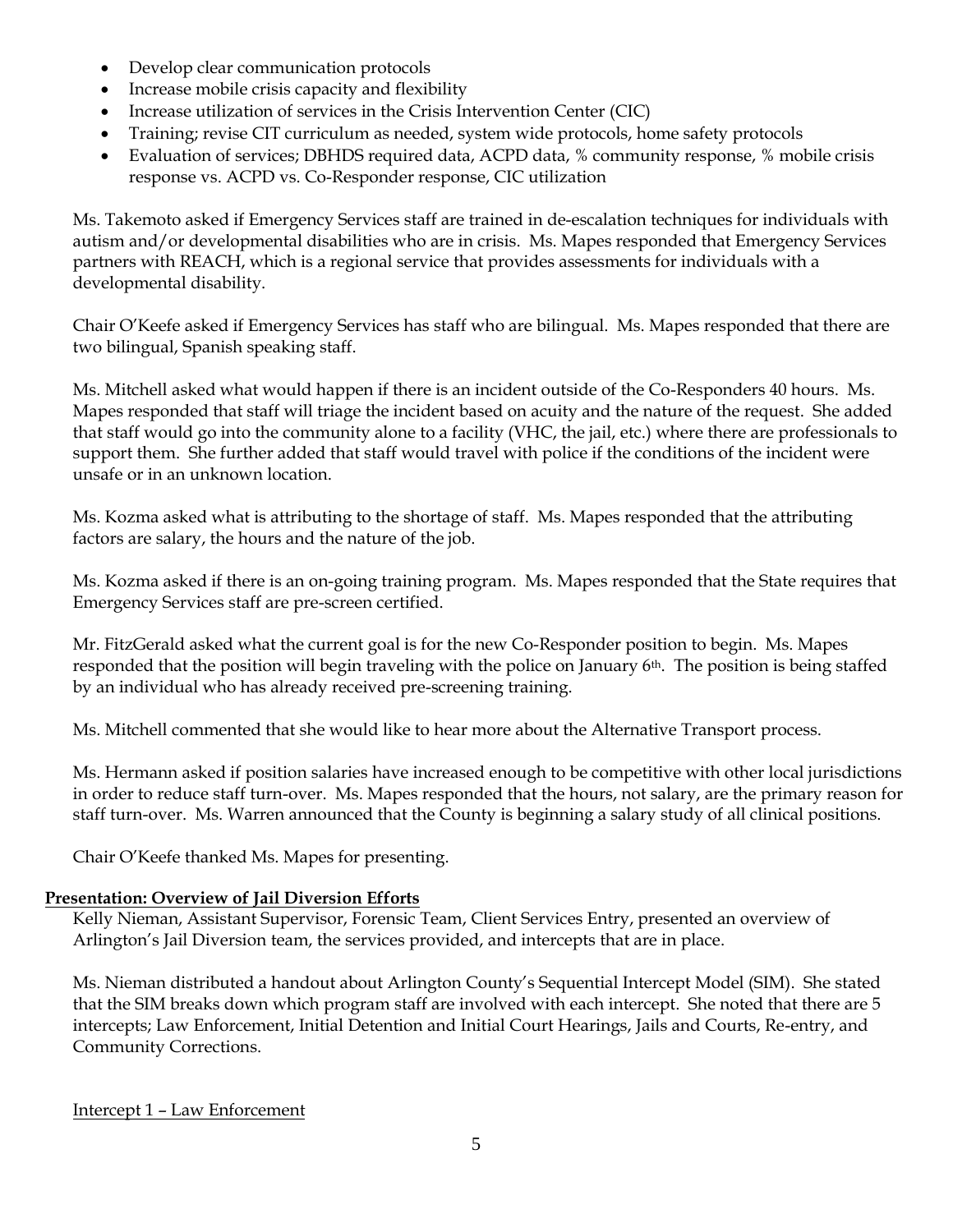- The Forensic Jail Diversion Team is the only team that provides back-up services to Emergency Services
- Assists intermittently with Crisis Intervention Training (CIT) training. CIT is training for local law enforcement on how to deescalate and collaborate with individuals with Serious Mental Illness (SMI) in crisis in the community
- Provide Roll Call Training with Sheriff's Deputies, the Pentagon, Arlington County Police Department (ACPD) etc.
- Participates in the Trespass Alternative Program (TAP), which focuses on the collaboration between Emergency Services, ACPD and Forensic Jail Diversion of the homeless outpatient team to divert individuals in the community who are frequently arrested for trespassing
- Work with individuals who are frequent users of the Mental Health System

## Intercept 2 – Initial Detention and Initial Court Hearings

- Intercept 2 focuses on diversion of individuals immediately after arrest
- The Magistrate Post-Booking Project focuses on collaboration with the Magistrate's Office to assess individuals in the jail who have committed various crimes and develop a community linkage plan to divert individuals back into the community
- The Court Based Diversion Program and the Bond Diversion Program are an expansion of the Magistrate Post-Booking Project. The programs are designed to assess individuals who are arrested after staff hours

## Intercept 3 – Jails and Courts

- Intercept 3 focuses on individuals with higher needs who are not able to be diverted from jail for various reasons and have been incarcerated
- The Western State Discharge Planner works with any individual from the Arlington County Detention Facility that has been found to be incompetent to stand trial and requires in-patient hospitalization
- Monitoring and managing individuals who have been acquitted as Not Guilty by Reason of Insanity (NGRI)
- Conducts Competency to Stand Trial (CST) evaluations and provides Restoration and Competency Services for individuals for whom it is appropriate for restoration in the community
- There are 2 staff assigned to the Drug Court Program.

#### Intercept 4 – Re-entry

- Intercept 4 focuses on after the individual has been released after serving a court sentence, returning from Western State Hospital and were not able to be diverted from jail.
- Release planning services identify where an individual will receive services
- Attends re-entry committee meetings, which is a group of individuals from both the CSB and jail professionals, that meet to identify individuals who have release dates from the jail and need service coordination

#### Intercept 5 – Community Corrections

- Intercept 5 is for individuals who are currently in the community and may have additional legal obligations such as probation
- Project Exodus focuses on collaboration and service integration between DHS, CSB and probation officers to reduce probation violations and to ensure that individuals who have had repeated incidents or difficulty connecting to services to be successful in probation. Project Exodus is a peer run program
- The Re-entry Program Unit (RPU) is located at the RPC Shelter. The program has 6 beds and is only for males. The program focuses on individuals that are re-entering the community and provides wrap around services

Behavioral Health Docket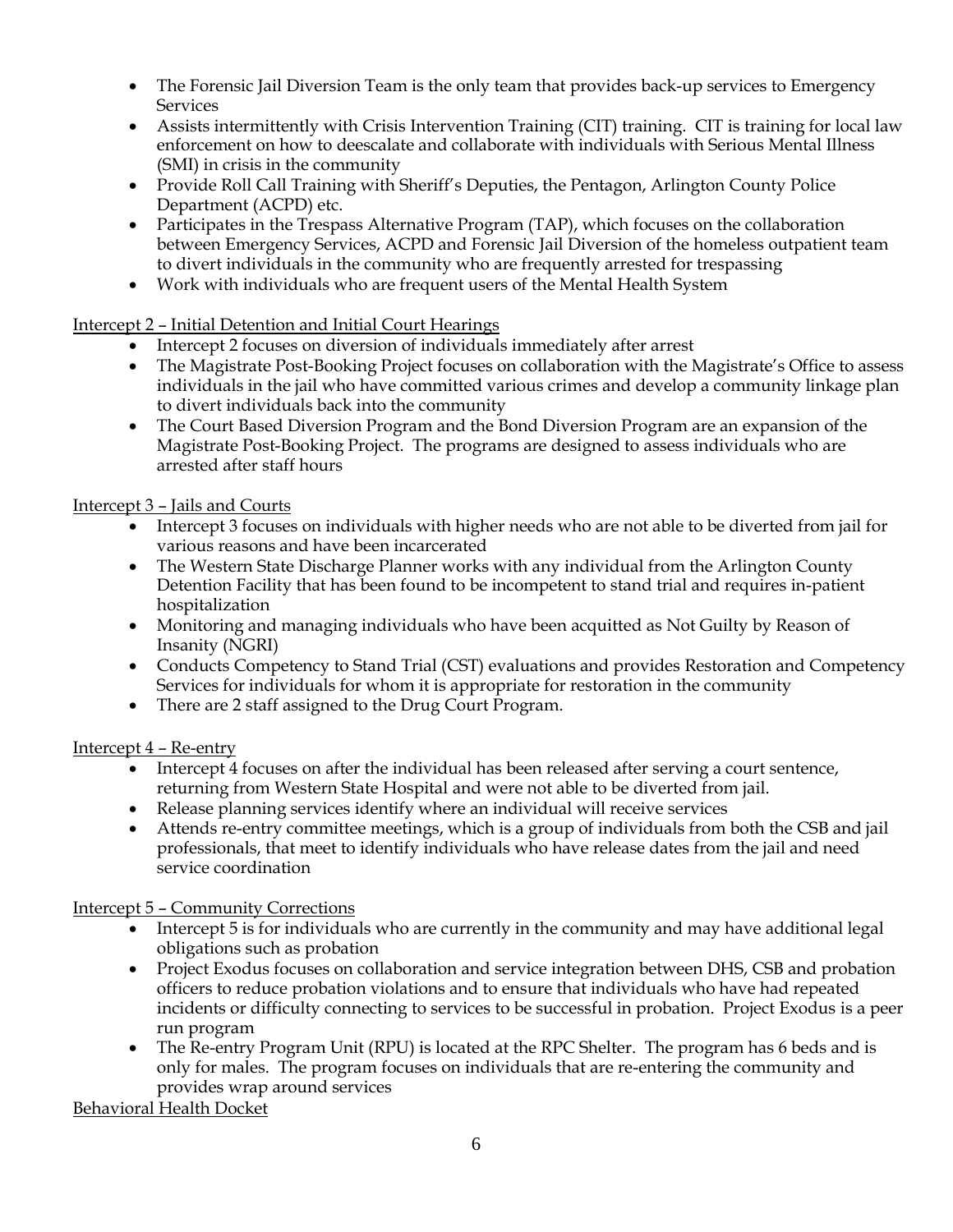- The Docket will include both a pre-plea and post-plea option
- The Docket will cross all of the intercepts
- Ms. Nieman will be the Behavioral Health Docket Coordinator

Mr. FitzGerald asked if the Monday and Friday court appearances would dissolve into the Wednesday docket. Ms. Nieman responded that as the Magistrate Post Booking, Court Based and Bond Diversion Programs expand to include individuals who are not Arlington residents, the Behavioral Health Docket focuses on only Arlington residents.

Mr. Gallagher asked if the State funding for the Behavioral Health Docket is spread throughout the intercepts or if the State focuses on certain intercepts. Ms. Nieman responded that originally all of the funding was from the State but that, as overhead costs increased, local funding was utilized to supplement funding. She added that the bulk of funding is utilized for Intercept 2.

The members thanked Ms. Nieman for presenting.

#### **Approval of the October 23, 2019 ACCSB Meeting Minutes**

Chair O'Keefe called for a motion to approve the October 23rd, 2019 ACCSB Full Board meeting minutes. Ms. Takemoto motioned to approve the minutes, Ms. Skelly seconded the motion, and the minutes were approved as amended.

## **Chairman's Report**

• Chair O'Keefe asked the members for any comments regarding the CSB Legislative Delegation Forum held on November 6<sup>th</sup> with Arlington's Legislators. She noted that Delegate Sullivan and Senator Ebbin were the only legislators that attended the meeting. The committee Chairs presented.

Mr. FitzGerald commented that it would have been beneficial to have better representation from the legislators.

The members discussed speaking with the legislators about a more appropriate date to hold the forum and whether to request that a senior member of their staff attend.

- Chair O'Keefe turned the floor over to Ms. Hermann. Ms. Hermann announced that Secret Santa is collecting Secret Santa gift cards for the residents of the Mary Marshall Assisted Living Residence (MMALR). Group home residents will also receive gift cards. She stated that Target gift cards are prefered in denominations of up to \$25. Ms. Hermann noted that cash and check donations are welcome. Checks should be made out to the Arlington County Treasurer. Ms. Mauller will provide the tax forms to the members.
- Chair O'Keefe announced that Steve Gallagher is stepping down as CSB Vice Chair. Chair O'Keefe stated that Mr. Gallagher was very helpful to her during his time as Vice Chair. She added that Mr. Gallagher is active on many committees including acting as the CSB's representative on the Community Development Citizens Advisory Committee (CDCAC). CDCAC reviews grant requests, evaluates programs and makes recommendations to the County Board for the use of Federal Community Development Block Grant and Community Services Block Grant Funds. The Committee also advises on the development of the annual Community Development Program as part of Arlington's five-year consolidated plan. Chair O'Keefe thanked Mr. Gallagher for his service.

#### **Committee Updates from Chairs**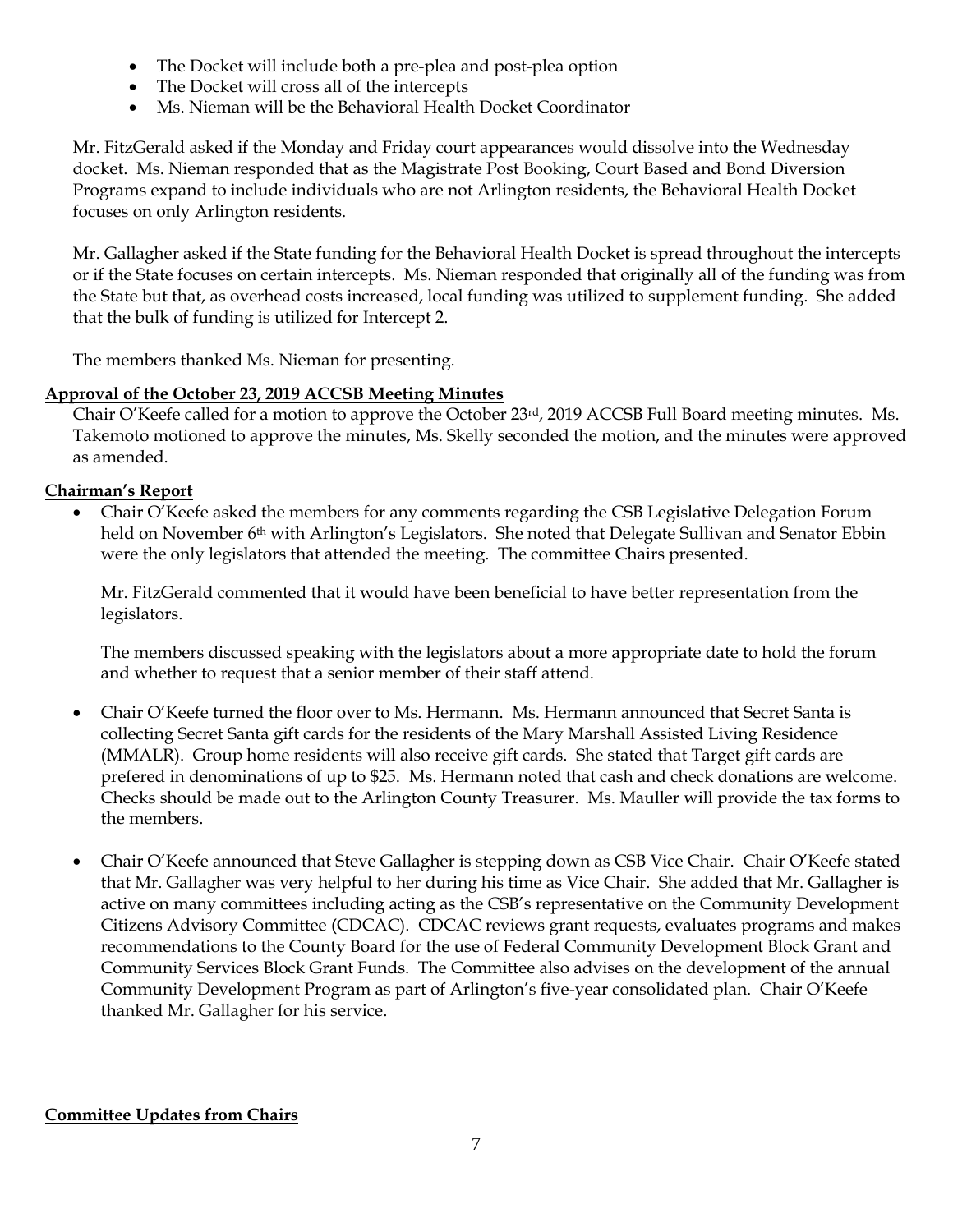- Child and Youth Committee Asha Patton-Smith
	- A joint meeting was held with the Mental Health Committee on November 13<sup>th</sup>; discussed youth transitioning out of Child and Youth and moving into other areas of the department; staff discussed the process for transitioning youth; discussed specific numbers of youth and adolescents that are transitioning
	- o Discussed recruiting new members
- Developmental Disabilities Committee Carol Skelly
	- $\circ$  Held a housing forum on Saturday October 26<sup>th</sup> from 9:00 a.m. 12:00 p.m. at 2100 Washington Boulevard in the lower level auditorium; approximately 20 clients attended along with staff and providers
	- o Held a follow-up meeting about the housing forum at the November regular meeting
	- o The committee will discuss sexual abuse prevention in the group homes at the December meeting
	- o The committee will discuss budget advocacy at the State level
- Mental Health Committee Dori Mitchell and Dave FitzGerald
	- $\circ$  A joint meeting was held with the Child and Youth Committee on November 13<sup>th</sup>. Chair O'Keefe and Ms. Warren attended. The take-away is the need to advocate for community education about the First STEP and EDGE program availability for Young Adults, and from families with Young Adults.
	- $\circ$  Jose Campos, Job Avenue Supervisor, will discuss the Job Avenue Program at the December 11<sup>th</sup> meeting.
	- o MHC will submit a draft of mental illness resources for a newly created webpage to Deborah by Monday.
	- o MHC continues to advocate for
		- VHC to honor contract agreement for PHP
		- VHC discharge planning coordination
		- Mental health crisis Co-responder model
	- $\circ$  The Group Home Sub-committee (GHC) will meet Friday November 22<sup>nd</sup> to discuss We Care Dinners going forward, policy and procedures of client removal from a group home, proposed nutrition initiative, new contracts management review update, status of personal safety question added to Risk Assessment/Columbia Scale, sexual abuse prevention collaboration with DD Committee, and group home waitlist for future advocacy for more supported group homes and apartments
	- o Mental Health Criminal Justice Review Committee (MHCJRC) not a CSB sub-committee, but MHC has liaisons on it:
		- Suzanne Somerville, Residential and Specialized Clinical Services Bureau Chief, to work with Delegate Hope about direction from DBHDS on procedures for implementing medications over objection in the jail.
		- Discussion about how the ACDC might reconfigure space to allow for more Mental Health Units for those whose needs seems to be increasing at the expense of General Population Units whose use is declining.
		- New Commonwealth Attorney Parisa Draghani-Tafti attended.
		- MHCJRC membership criterion has been broadened. There will be meetings on the third Thursday of each month from 1 – 2:30 PM.
		- Reconfiguration of the Detention Center to increase the number of mental health units
- Substance User Disorder Committee Chair O'Keefe
	- o Conducted a site visit of the Addictions, Corrections, and Treatment (ACT**)** Unit in the jail Mr. Kalchbrenner will provide additional information about the visit at the December full board meeting

#### **Executive Director's Report**